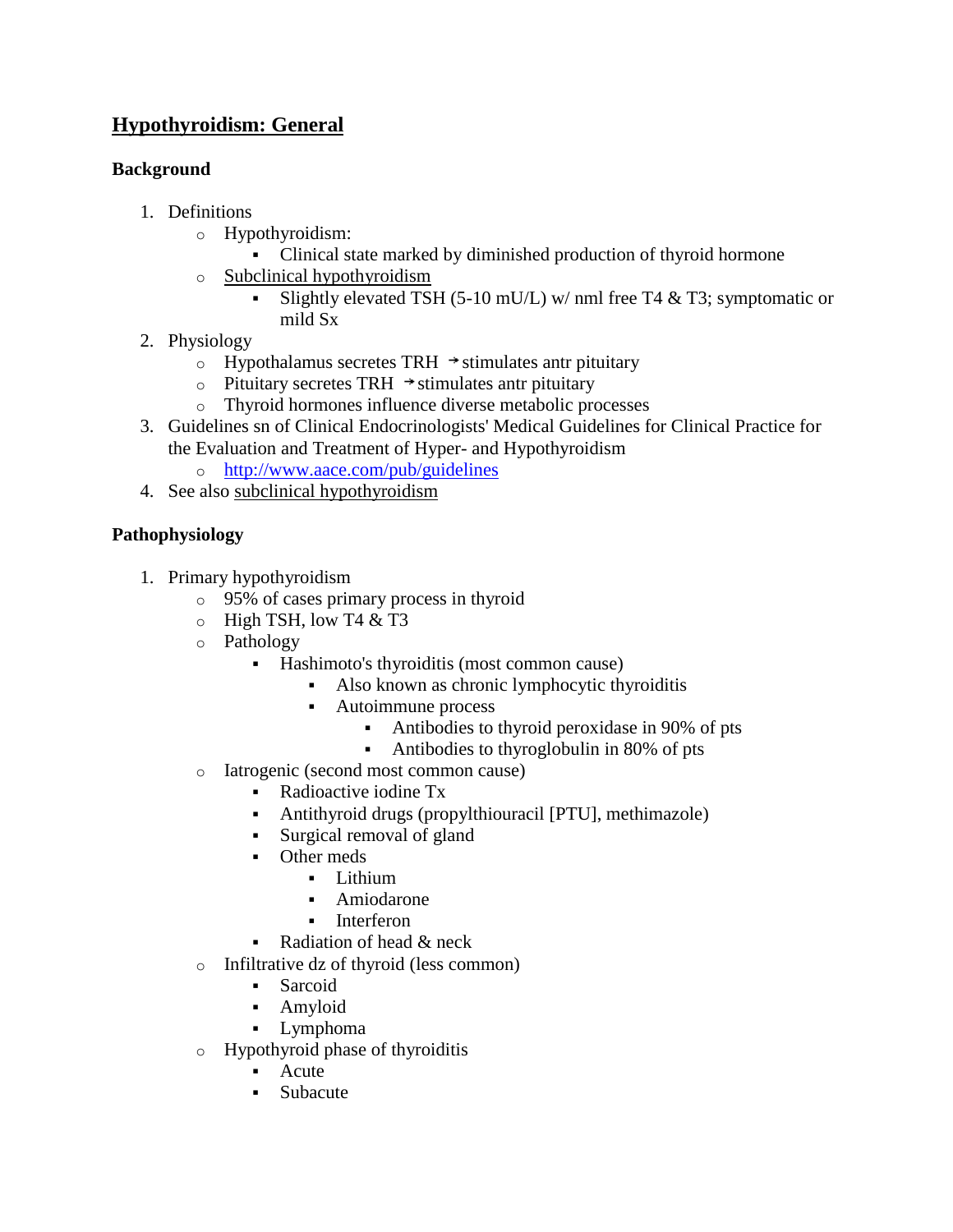- Silent
- 2. Secondary hypothyroidism
	- o 5% of cases
	- o Pituitary or hypothalamic process
		- Neoplasm
		- Pituitary necrosis
		- Congenital hypopituitarism
	- $\circ$  Low TSH, low T4 & T3
- 3. Myxedema
	- o Hypothyroid state w/ hard edema of subcutaneous tissues and more severe Sx of hypothyroidism
- 4. Myxedema coma
	- o Medical emergency precipitated by stress / trauma
- 5. Incidence & prevalence
	- $\circ$  0.3-0.4% of adults
		- $\bullet$  4% subclinical hypothyroidism (TSH > 4.5milliunits/L; normal T4)
	- o 0.5% of pregnancies
	- o 2-3% of older women affected
- 6. Risk factors
	- o Age: prevalence incr w/ age
	- $\circ$  Gender: women  $>$  men
	- o Postpartum state
	- o Hx of radiation therapy to head or neck
	- o HIV infection
- 7. Comorbid autoimmune disorders
	- o Addison's dz
	- o Diabetes mellitus
	- o Pernicious anemia
	- o Rheumatoid arthritis
	- o Vitiligo
	- o SLE
- 8. Assoc conditions
	- o Mitral valve prolapse
	- o Hypogonadism
	- o Hyperlipidemia
- 9. Morbidity / mortality
	- o Myxedema coma
		- Hypothermia
		- Hypoglycemia
		- **Hypoventilation**
		- **Stuporous state**
		- 50-75% mortality
	- o Cardiac complications
		- **Heart failure**
		- **Pericardial effusion**
		- Bradycardia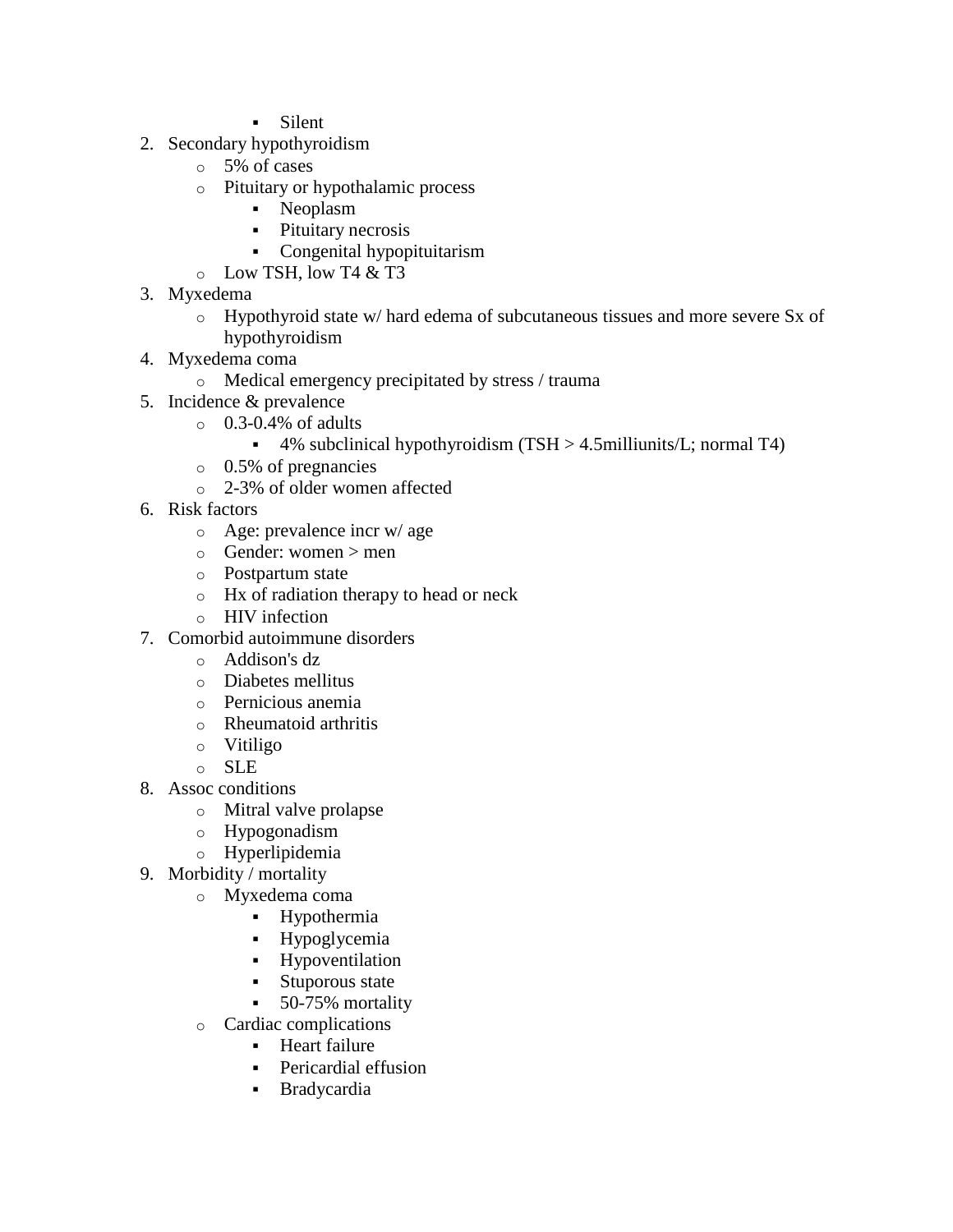**-** Hypertension

# **Diagnostics**

- 1. History
	- o Symptoms
		- Fatigue, lethargy
		- Apathy, decr mood
		- Dry skin
		- Cold intolerance
		- Hair loss
		- **Impaired memory**
		- Constipation
		- $\blacksquare$  Wt gain
		- Muscle weakness, cramps
		- Dyspnea
		- **-** Hoarseness
		- **Menstrual irregularities** 
			- Menorrhagia
			- DUB
		- Pretibial or facial edema
	- o Other findings
		- [Hyperlipidemia](http://www.pepidonline.com/content/content.aspx?url=endocrine.htm#lipid)
		- [Hyponatremia](http://www.pepidonline.com/content/content.aspx?url=men160.htm)
- 2. Physical exam
	- o HEENT
		- Puffy face/eyelids
		- o Neck
			- Goiter, nodules
		- o Cardiac
			- Bradycardia
			- Cardiomegaly
			- Pericardial effusion
		- o Skin
			- Dry
			- Coarse hair
			- Pretibial non-pitting edema
		- o Reflexes
			- Delayed relaxation of DTRs
- 3. Diagnostic testing
	- o Labs
		- [TSH](http://www.pepidonline.com/content/content.aspx?url=LAB/lab100.htm)
			- **Elevated**
			- **Preferred test for initial evaluation of primary hypothyroidism**  $F_R$
			- If abnormal, check free T<sub>4</sub>
		- Free T4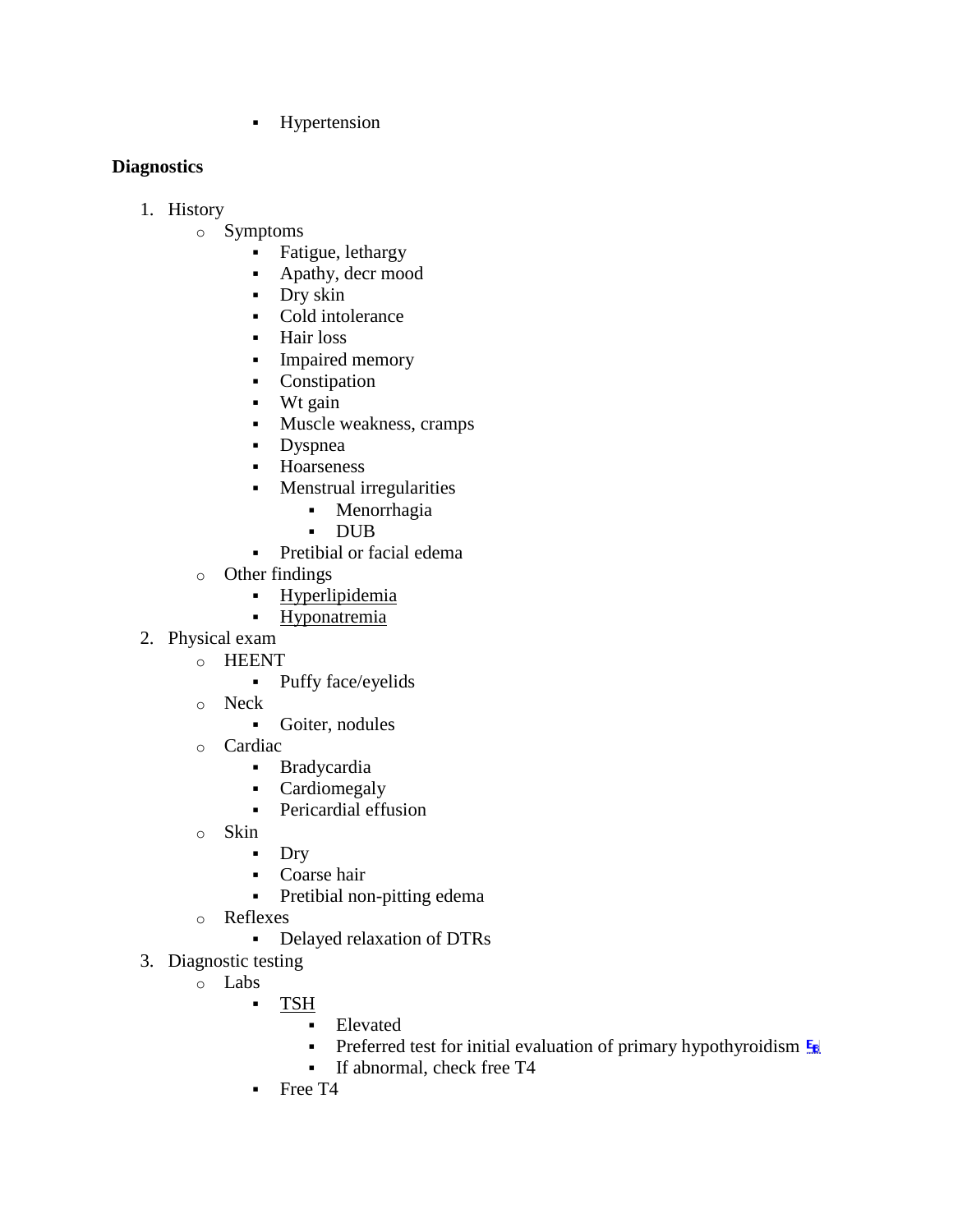- **Low**
- T3
	- Check T3 if TSH undetectable and free T4 nml
	- T3 often nml even if pt severely hypothyroid
- o Addl labs (optional)
	- TPOAb, thyroglobulin, and TRAb
		- Three principal thyroid antibodies
		- Can be pos in variety of autoimmune thyroid disorders
- o Imaging
	- No U/S or radioactive iodine uptake (RAIU) test indicated unless nodule present
		- If nodule present, consider U/S or RAIU, possible FNA

## **Differential Diagnosis**

- 1. Many common disorders have overlapping Sx w/ hypothyroidism
	- o [Anemia](http://www.pepidonline.com/content/content.aspx?url=hematology.htm#anemias)
	- o [Alzheimer's dz](http://www.pepidonline.com/content/content.aspx?url=nep/nep570.htm)
	- o [Chronic fatigue syndrome](http://www.pepidonline.com/content/content.aspx?url=ore/ore715.htm)
	- o Rheumatologic dz
	- o [Depression](http://www.pepidonline.com/content/content.aspx?url=nep/nep665.htm)
- 2. TSH assay will establish Dx

#### **Therapeutics**

See also [subclinical hypothyroidism,](http://www.pepidonline.com/content/content.aspx?url=men620.htm) [severe hypothyroidism \(myxedema\)](http://www.pepidonline.com/content/content.aspx?url=men370.htm)

- 1. [Levothyroxine](http://www.pepidonline.com/content/content.aspx?url=DME/dme360.htm)
	- o Full replacement dose for adult: 1.6 mcg/kg/d
	- $\circ$  Usual starting dose for adult < 50 yo: 75 mcg/d
	- o Use lower dose if elderly or heart dz

#### Start w/  $12.5-50$  mcg/d

- o Use same brand throughout Tx
- o Drug interactions 7
	- Decr absorption of levothyroxine if on
		- [Cholestyramine](http://www.pepidonline.com/content/content.aspx?url=DHV/dhv935.htm)
		- **[Iron](http://www.pepidonline.com/content/content.aspx?url=dhematology.htm#iron)**
		- **[Sucralfate](http://www.pepidonline.com/content/content.aspx?url=DGI/dgi185.htm)**
		- [Calcium](http://www.pepidonline.com/content/content.aspx?url=DGI/dgi115.htm)
		- [Antacids](http://www.pepidonline.com/content/content.aspx?url=dgastro.htm) w/ aluminum hydroxide
		- [Caffeine](http://www.pepidonline.com/content/content.aspx?url=DNE/dne555.htm)
		- Fiber supplement
	- Incr metabolism of levothyroxine if on
		- [Rifampin](http://www.pepidonline.com/content/content.aspx?url=DID/did570.htm)
		- [Phenobarbital](http://www.pepidonline.com/content/content.aspx?url=DNE/dne655.htm)
		- [Carbamazepine](http://www.pepidonline.com/content/content.aspx?url=DNE/dne610.htm)
		- [Warfarin](http://www.pepidonline.com/content/content.aspx?url=DHO/dho785.htm)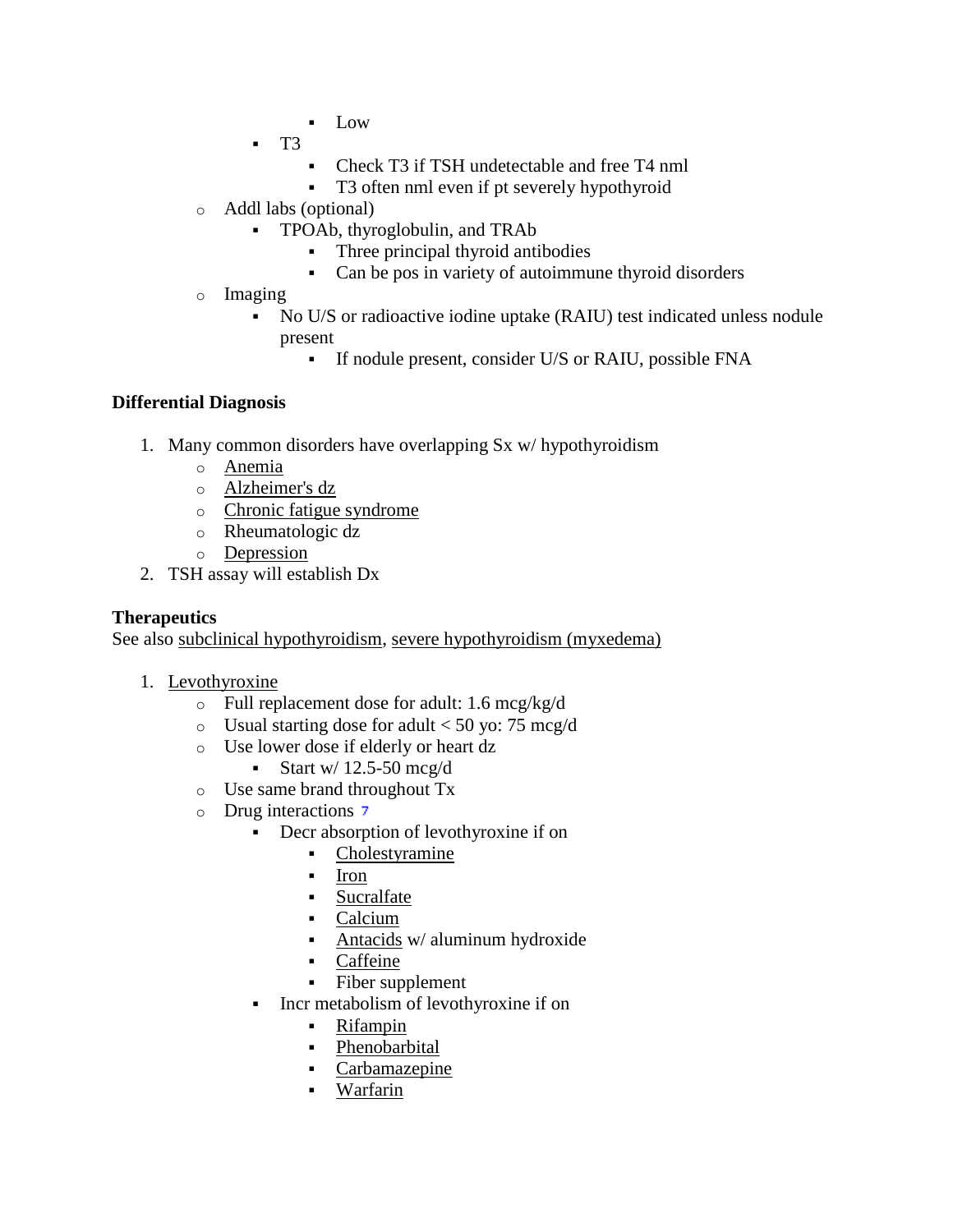- Oral hypoglycemic agents
- [Phenytoin](http://www.pepidonline.com/content/content.aspx?url=DNE/dne660.htm)
- [Estrogen](http://www.pepidonline.com/content/content.aspx?url=dmetendster.htm)

## **Special Populations**

- 1. Elderly
	- o Full replacement dose of levothyroxine: 1 mcg/kg/d
	- o Initial Tx w/ 25-50 mcg/d, incr gradually
- 2. Pregnancy
	- $\circ$  Must treat preg women w/ [hypothyroidism](http://www.pepidonline.com/content/content.aspx?url=prg/prg120.htm) to prevent maternal & fetal complications
	- o Check TSH every 6 wk during pregnancy
	- o Adjust levothyroxine prn (dose requirement may incr)
		- 30% incr suggested at confirmation of pregnancy
	- o Return to prepregnancy dose postpartum
- 3. Children
	- $\circ$  May require up to 4 mcg/kg/d of levothyroxine
	- o Refer to endocrinologist

## **Follow-up**

- 1. Return to office in 6-8 wk to check TSH / adjust levothyroxine dose
- 2. Once TSH nml, annual levels
- 3. More freq monitoring if
	- o Pregnant
	- o Using estrogen
	- o Sig wt loss/gain
	- o Return of clinical Sx
- 4. If TSH not normalizing, consider noncompliance
- 5. Refer to specialist
	- o Nodule
	- o Goiter
	- $\circ$  Age < 18 yo
	- o Pregnant
	- o Not responding to Tx
	- o Cardiac pt
	- o Endocrine disorder
- 6. Admit to hospital if myxedema coma
	- o Consider IV thyroid hormone replacement

#### **Prognosis**

- 1. Life-long thyroid hormone replacement typically required
- 2. Subclinical hypothyroidism 40% progression to hypothyroidism